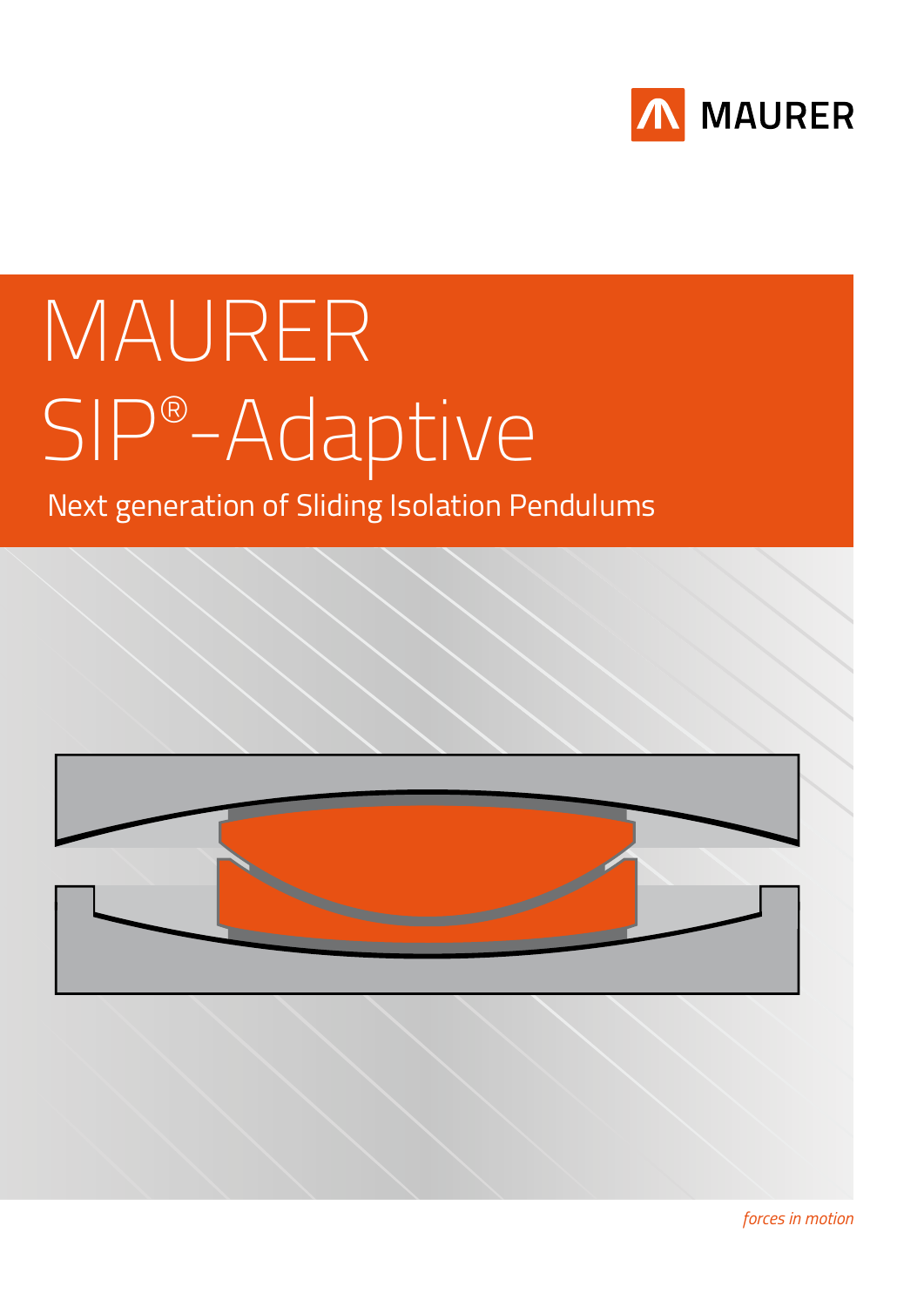## MAURER SIP®-Adaptive

### $\gg$  MAURER SIP®-Adaptive

### **>> INNOVATIVE SEISMIC ISOLATION**

Sliding Isolation Pendulums (SIP®) shift the natural period of the structure out of the period range of high seismic energy by their large radius of curvature and further reduce the structural acceleration response by their damping.

The new SIP®-Adaptive represents a further development of the MAURER SIP® series. The adaptive characteristics of the SIP®-Adaptive allow for generating optimum isolation of civil structures independent of intensity (PGA) and frequency of earthquakes.

### **>> BENEFITS OF SIP®-ADAPTIVE**

- "3-in-1 system": optimum protection of the structure and its contents against smallest, medium (DBE) and maximum (MCE) earthquakes by strongly reduced minimum base shear down to 0.01 g and significantly reduced peak structural accelerations at all seismic forces.
- Improved structural safety by reduction of maximum base shear respectively maximum peak structural acceleration of up to 50 %.
- Cost-effective due to reduction of displacement up to 30 %
- Rotation capability guaranteed
- Functionality during aftershock ensured
- Extended lifetime (>100 years) due to reduction of wear



- Increased stiffness and damping; reduced displacement capacity by up to 30 % and maximum base shear respectively peak structural acceleration by up to 50 %
- More effective displacement control by adaptive stiffness and damping





Bottom main sliding surface with articulated slider Assembly of SIP®-Adaptive

### **>> "3-IN-1 SYSTEM" – LOAD-DEPENDENT OPTIMIZATION OF SIP®-ADAPTIVE**

- **1. Small, frequent earthquakes, service loads (50 y)**
- Excellent protection of the structure and its contents due to lowest minimum base shear starting at 0.01 g and smooth transition between static and dynamic friction
- Adjustable minimum base shear
- **2. Medium seismicity Design Basis Earthquakes (DBE, 475 y)**
- Perfect protection of the structure and its contents by optimized damping and elongated isolation time period
- Lowest base shear levels achievable

### **3. Maximum seismicity – Maximum Considered Earthquakes (MCE, 2.475 y)**

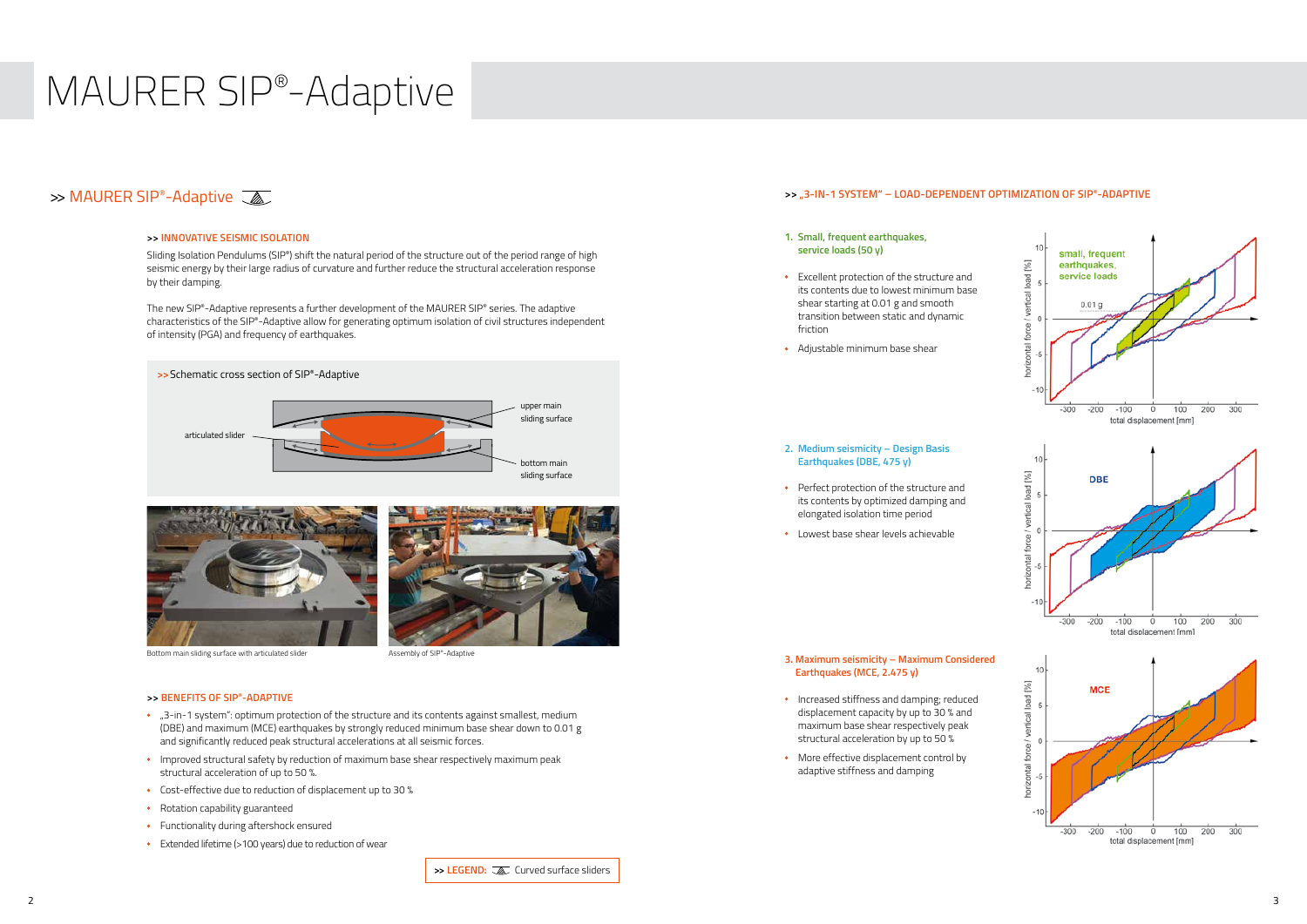## MAURER Sliding Isolation Pendulums

### **>> OPTIMIZATION BY NON-LINEAR TIME HISTORY ANALYSIS BY MAURER**

- Earthquake spectrum, detailed structural data
- Necessary base shear for wind load
- Maximum tolerated base shear for DBE
- Maximum structural movement for MCE
- Required service rotation capability



### >> MAURER Sliding Isolation Pendulums  $\sqrt{\mathbb{Z}}$



SIP®-A, Djamaâ El Djazaïr Mosque in Algiers SIP®, New Akropolis Museum in Athens

Required data for the design of the SIP®-Adaptive:

Peak structural acceleration and total bearing displacement as a function of expected seismic intensity (PGA value normalized by PGA of MCE)

|                              |                 | <b>Sliding Isolation Pendulum WITH re-centering</b> |                          |                              | <b>Sliding Isolator</b><br><b>WITHOUT re-centering</b> |
|------------------------------|-----------------|-----------------------------------------------------|--------------------------|------------------------------|--------------------------------------------------------|
|                              |                 | SIP <sup>®</sup> -Adaptive                          | SIP <sup>®</sup> -Double | $SIP^*$                      | <b>SI</b>                                              |
|                              |                 |                                                     |                          |                              |                                                        |
| Seismic<br>perfor-<br>mance  | small, frequent | $+ + + +$                                           | $+ +$                    | $+ +$                        | $+ +$                                                  |
|                              | DBE             | $+ + + +$                                           | $++$                     | $++$                         | $+ +$                                                  |
|                              | <b>MCE</b>      | $+ + + +$                                           | $+ +$                    | $+ +$                        | $+$                                                    |
| <b>Construction size</b>     |                 | $++$                                                | $++$                     | $+ +$                        | $+ +$                                                  |
| <b>Rotation capability</b>   |                 | $+ + + +$<br>$\leq 0.04$ rad                        | $+$<br>$\leq$ 0.003 rad  | $+ + + +$<br>$\leq 0.04$ rad | $+ + + +$<br>$\leq$ 0.08 rad                           |
| <b>Base shear</b>            |                 | $+ + + +$                                           | $+ +$                    | $+ +$                        | $++$                                                   |
| <b>Relative displacement</b> |                 | $+ + +$                                             | $+ +$                    | $+ +$                        | $\ddot{}$                                              |
| Re-centering capability      |                 | $+ + + +$                                           | $+ + + +$                | $+ + + +$                    | $\ddot{}$                                              |
| <b>Total rating</b>          |                 | $+ + + +$                                           | $+ + +$                  | $+ + +$                      | $+ +$                                                  |





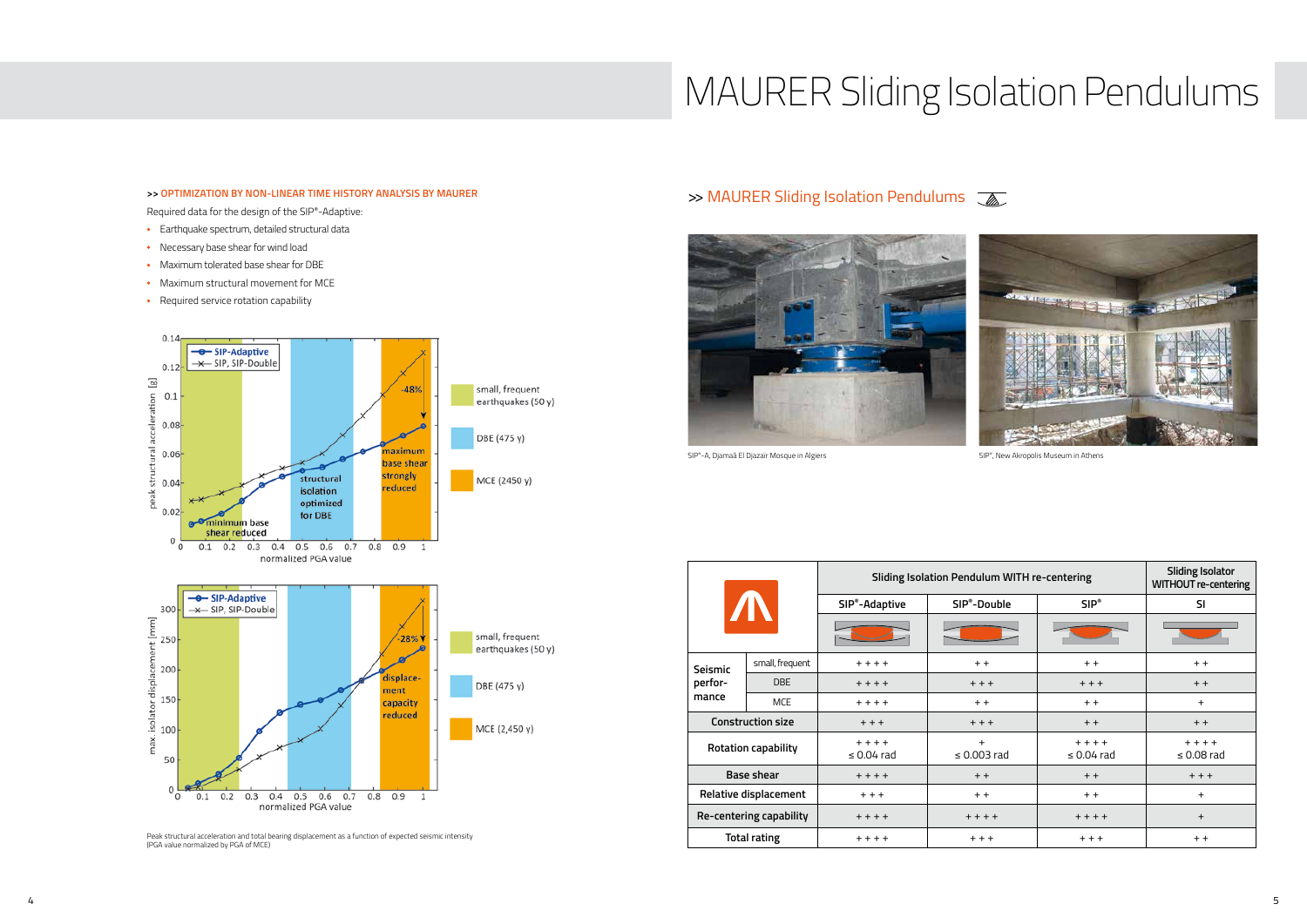## MAURER Quality MAURER References

- According to EN 15129 "Anti-Seismic Devices" and other standards (AASHTO)
- CE marking
- **•** Testing by independent universities and notified bodies (San Diego/Pavia/Messina/Munich/Bochum)





### **>> EXCERPTS FROM CERTIFICATES AND EUROPEAN TECHNICAL APPROVALS FOR:**

MAURER MSM® Spherical and Cylindrical Bearings ............European Technical Approval ETA-06/0131 DIBt MAURER MSM® Spherical and Cylindrical Bearings. . . EC Certificate of Conformity MPA Stuttgart 0672-CPR-0706 MAURER Sliding Pendulum Bearings Type SIP®. . . EC Certificate of Conformity MPA Stuttgart 0672-CPR-0360 MAURER Sliding Pendulum Bearings Type SIP®-D . . EC Certificate of Conformity MPA Stuttgart 0672-CPR-0632



### >> Quality control

98 pcs. MAURER MSM® Sliding Pendulum Bearings with upper sliding plate (SIP®) for up to 13.6 MN of superimposed load Testing of SIP®-Adaptive at EUCENTRE in Pavia **and 1** and ± 255 mm of movement.

### **>> Djamaâ El Djazaïr Mosque, Algiers / Algeria**

### **Task:**

The maximum seismic acceleration on the 145-meter long, 145-meter wide and 65-meter tall main building is around 0.65 g. Even at this acceleration, the structure is protected and does not sustain any significant damage.

### **Scope of the project:**

246 pcs. MAURER MSM® Sliding Pendulum Bearings with two sliding plates and rotation Joint (SIP®-Adaptive) for up to 27 MN of superimposed load and  $\pm$  655 mm of movement; MAURER Hydraulic Dampers (MHD) for 2.5 MN of superimposed load and  $\pm$  655 mm of movement.

### **>> New Acropolis Museum, Athens / Greece**

### **Task:**

Structural isolation for protection against earthquakes for a 33.000-ton new building.

### **Scope of the project:**

| Event-triggered time-continuous measurements |                                       |  |  |  |
|----------------------------------------------|---------------------------------------|--|--|--|
| Structural acceleration                      | 3-axis accelerometer                  |  |  |  |
| Ground acceleration                          | 3-axis accelerometer                  |  |  |  |
| Isolator displacement                        | 2 orthogonal displacement transducers |  |  |  |
| Data evaluation during earthquake:           |                                       |  |  |  |
| • Structural acceleration                    |                                       |  |  |  |
| • Ground acceleration                        |                                       |  |  |  |
| • Isolator displacement                      |                                       |  |  |  |
| • Cumulative isolator sliding path           |                                       |  |  |  |



### >> Option MAURER Monitoring System (MMS)